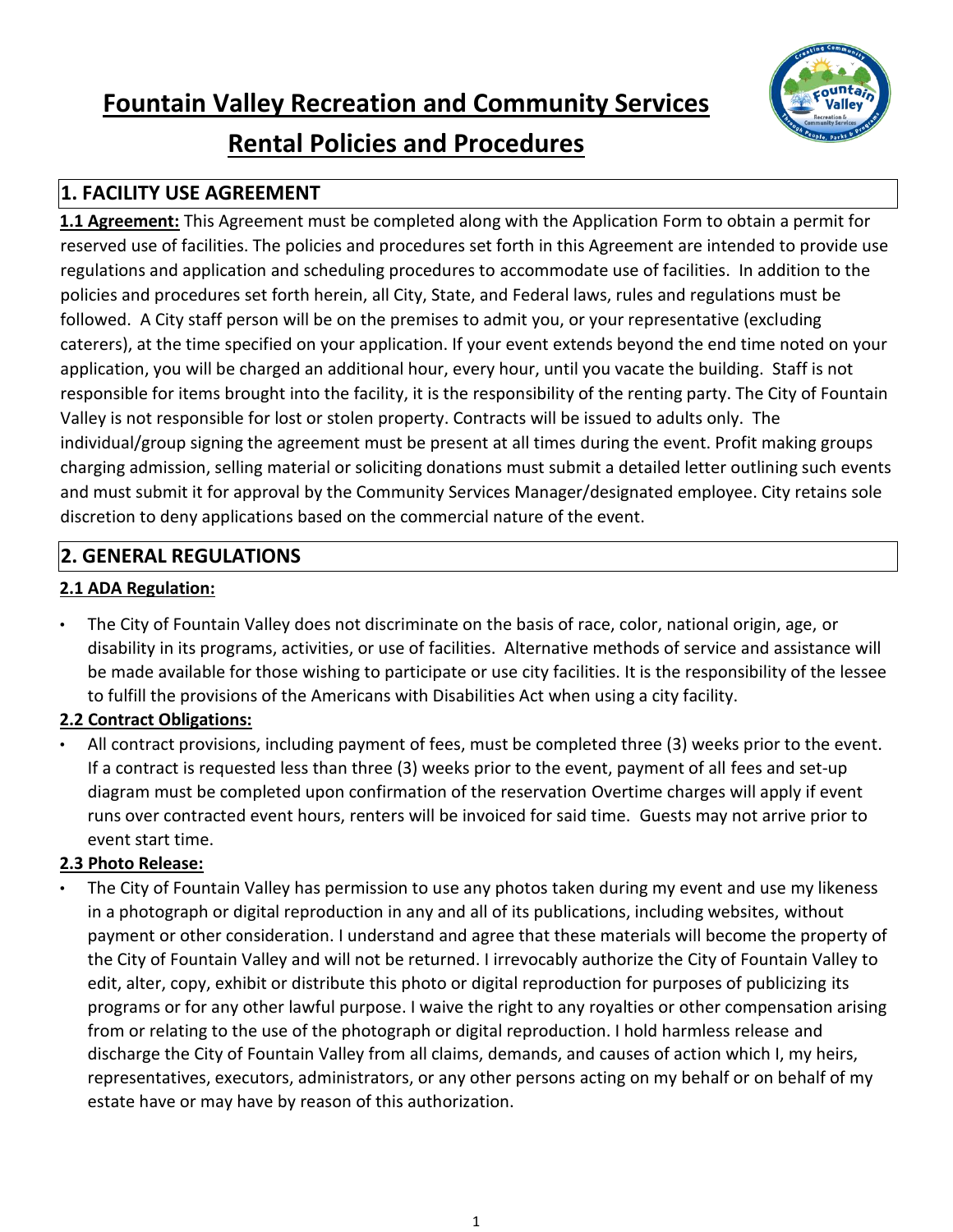# **3. FACILITY USAGE**

### **3.1 Building Scheduling:**

- Building Staff will admit renter to the building at the time specified on the contract. Occupancy is allowed only during the times listed on the application and only while building staff is present. Change in time will be considered up to ten (10) working days in advance of the rental date. As you plan the schedule for your event, be sure to take into account time for:
- Set-up/Decoration\*
- Deliveries (plan to be present for all deliveries)
- Length of program
- Clean-up time
- All furniture and equipment will be set according to floor plan that is confirmed. If no set-up plan is submitted, standard set-up configurations for the type and size of event will be used. "Set-up time" is the earliest time that any deliveries can be made. Deliveries/pickup may only be made during the time for which building use is approved.

\*The renter must remove all equipment, supplies, food, and decorations before leaving the building.

# **3.2 Kitchen:**

• Kitchen use must be requested on the application and must accompany a reservation of another room in the facility. Use of refrigerator and freezer may be limited and should be discussed with onsite personnel. Applicants must provide their own cooking utensils and supplies, all of which must be removed promptly upon event conclusion. Kitchen and usage of all kitchen equipment is only accessible for those who have requested and paid for kitchen access in advance.

### **3.3 Music:**

- NO LOUD MUSIC AFTER: (at the discretion of the Recreation Center or Senior Center Building Supervisor.)
- Sunday-Thursday: 9:00pm
- Friday-Saturday: 11:00pm
- The volume of the music may be adjusted by the Building Supervisor.

# **3.4 Audio Visual Equipment Usage:**

• If AV equipment is damaged all cost will fall on the client. An invoice of the damages will be sent to the renter.

# **4. RESERVATIONS**

# **4.1 Hours of Operations:**

• City facility hours vary by location. Please contact a specific location for their operating hours.

### **4.2 Reservations:**

• Applications for the Senior Center and Recreation Center usage must be completed and submitted prior to a reservation being confirmed. Dates and times are only guaranteed once the holding balance is paid. A holding fee of one hour of the event cost is due one week after booking. Rental shall remit complete payment of all facility rental fees due at least three (3) weeks prior to the event. Groups requiring time to decorate or make other preparations must reserve additional time on original permit within the hours of operation. All city ordinances must be observed. If the building supervisor has not arrived to open the facility 15 minutes after your contract requested time please call dispatch in the Police Department for assistance at 714-593-4400 x 487. There will be a \$200 charge for any calls made prior to 15 minutes after the scheduled time on your reservation contract.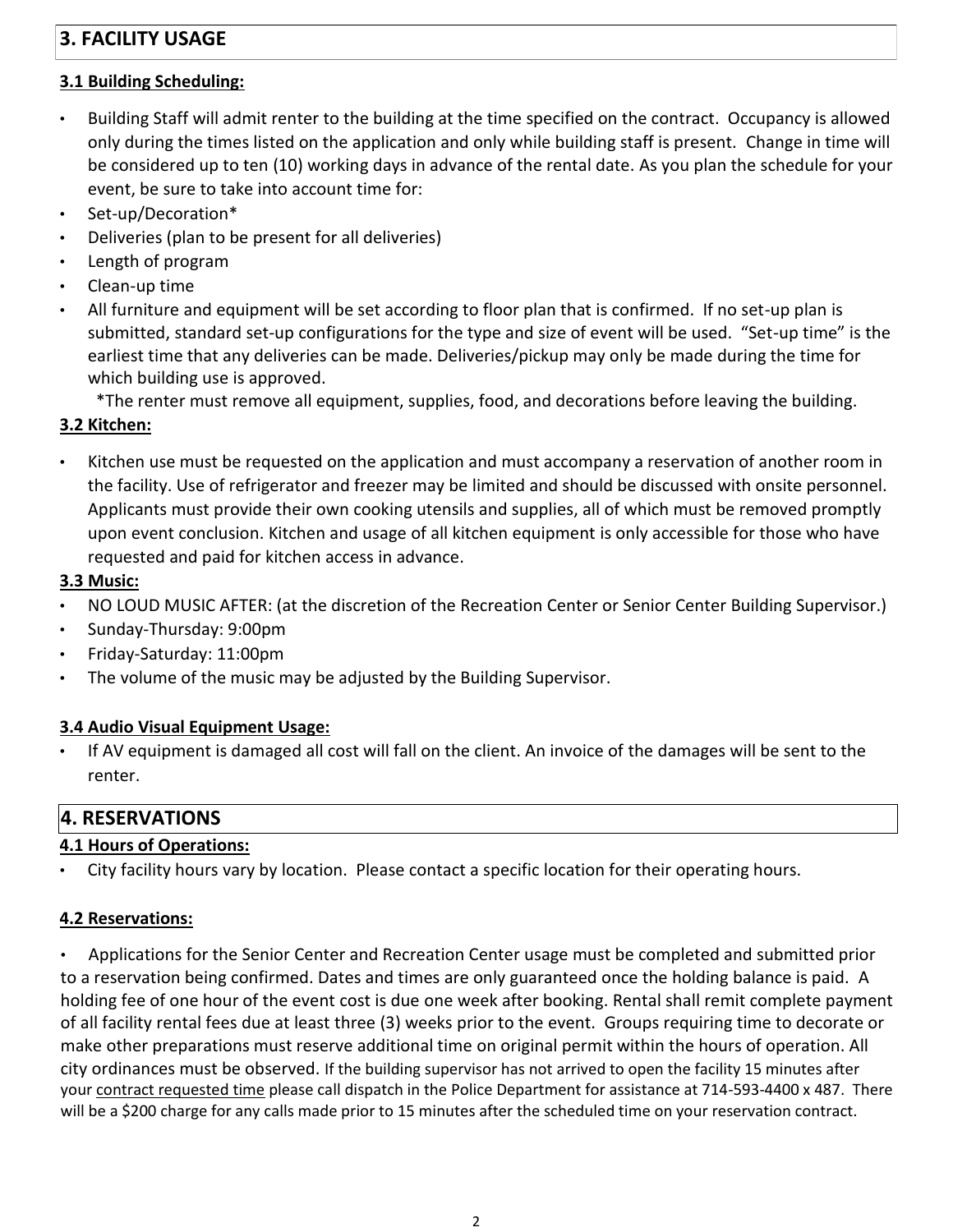### **4.3 Cancellation:**

• The holding fee will be forfeited if the event is cancelled less than 45 days prior to the scheduled event date. If cancellation of facility rental is more than 45 days prior, a \$10 administrative charge will be withheld from refund.

#### **4.4 Change Fee:**

The holding fee will be forfeited if the event date is changed less than 45 days prior to scheduled event date. If change of facility rental date is more than 45 days prior, a \$10 administrative fee will be charged. No change requests are guaranteed and are subject to facility availability. All change requests are at discretion of the Recreation Center or Senior Center Building Supervisor.

### **5. PAYMENTS, DEPOSITS, AND INSURANCE**

#### **5.1 Fees:**

The city reserves the right to change fees. Rates quoted initially are only guaranteed up to 60 days prior to each event.

### **6. FACILITY REGULATIONS**

#### **6.1 No Smoking Policy:**

• The Fountain Valley Senior Center and the Recreation Center are non-smoking facilities.

#### **6.2 Decorations:**

- Decor must be flame retardant.
- No propane containers are allowed in the building.
- All decorations must be removed before leaving the building.
- No decorations are allowed on walls or to be hung from ceiling.
- No use of tacks, nails, staples, tape, or any other fastening method.
- Candle centerpieces may be used; however, they must be approved four weeks before the event.
- No hay, straw, confetti, birdseed, popcorn, rice, or glitter.
- No fog or smoke machines.

#### **6.3 Building Clean-up:**

- Clean up must begin half hour (1/2) before contract time ends. Failure to vacate the building on time will result in additional charges. The event holder is responsible for the clean-up of the room(s), inside and outside of the facility, to include, but not limited to the following:
- All property, equipment, walls, and furnishings must be kept clean and undamaged.
- No equipment or furnishings may be removed from the building or moved from room to room. (Additional equipment, if available, may be obtained from the Building Supervisor).
- Persons or groups will be charged for lost, stolen, or damaged equipment.
- All floors must be left in the same condition found. Clean spills immediately. Carpet spills should be reported to the Building Supervisor immediately to treat and prevent stains.
- Tables and chairs are to be left clear and undamaged.
- All trash should be gathered and left neatly for cleaners by trash cans.
- All items left in the kitchen shall be thrown away.
- Coffee pots are to be cleaned and returned to the kitchen.
- Ovens and stoves to be turned off.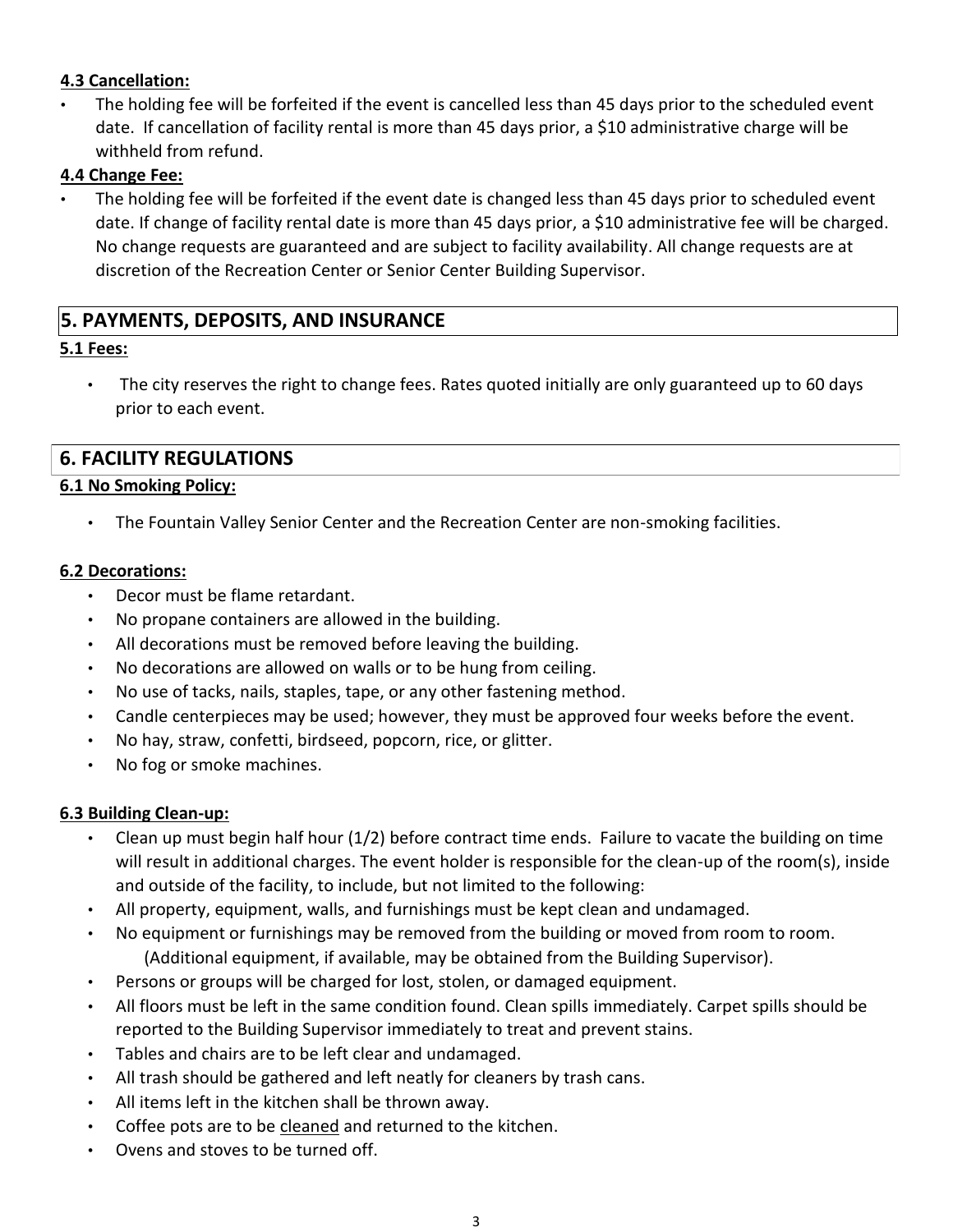• Leave facility in the same condition as you found them this includes rental rooms, restrooms, kitchen, lobby, storage rooms, parking lots, sidewalks and hallway.

NOTE: IF THE BUILDING IS NOT CLEANED, YOU WILL BE INVOICED FOR THE CLEAN UP SERVICE.

### **6.4 Gambling:**

• Gambling, use of profane language, boisterous talking, or indecent conduct shall not be permitted or tolerated and the City may close the facility for violations.

### **7. SECURITY & INSURANCE**

### **7.1 Security:**

- To protect the Fountain Valley community as well as the visitors and property of the City of Fountain Valley, the use of the building will not be granted to any organization which is deemed detrimental to the public welfare by the Fountain Valley Police Department. Facility Use Agreements will only be continued with organizations or person(s) who demonstrate responsibility.
- Security will be required for any event serving alcohol and may be required for large community events as directed by the Recreation and Community Services Director. If security is required the contract holder will be responsible for obtaining authorized security from the Fountain Valley Approved Vendor List. If you have any questions please communicate with the Building Facility Rental Supervisor.

### **7.2 Insurance:**

• Insurance may be required at the direction of the Recreation and Community Services Director. The insurance policy will be required to name the City of Fountain Valley as additionally insured. Policy limit is a \$1 million minimum of combined single limits.

# **8. ALCOHOL**

### **8.1 Alcoholic Beverage Restrictions:**

- Alcohol shall not be served to anyone under the age of 21. Applications to serve alcoholic beverages at City buildings will not be considered for any youth activities including birthday parties for minors, Quinceañeras, student activities, baptisms, or graduations. The renters' failure to comply, monitor, and enforce this law will be grounds for terminating the function/activity and forfeiting all of the room fees that have been paid.
- Groups serving alcohol may be required to provide the City with a Certificate of Insurance naming the City of Fountain Valley as the additionally insured as directed by the Recreation and Community Services Director. Policy limit is a \$1 million minimum of combined single limits.
- The consumption of alcoholic beverages is limited to the room(s) rented. Alcoholic beverage consumption is not allowed in parking lots, grounds, lobbies, restrooms, hallway, or kitchen.
- The consumption of alcoholic beverages is prohibited during set up and clean up time.
- Alcoholic beverages served from a beer keg must be located in the outside fenced patio or kitchen.
- No beverages that contain red, orange, or purple dye allowed, only those beverages with fresh fruit juices or sodas as their base can be used.
- The service of alcoholic beverages must end a half hour (1/2 hour) prior to the Security Guards leaving the building.
- The service of alcoholic beverages must end a half hour (1/2 hour) prior to the contract end time.
- The State of California Alcoholic Beverage Control Commission (ABC) regulates the sale of alcoholic beverages. All activities at City buildings at which alcoholic beverages are sold must receive an Alcoholic Beverage Control License. These permits can be obtained at: